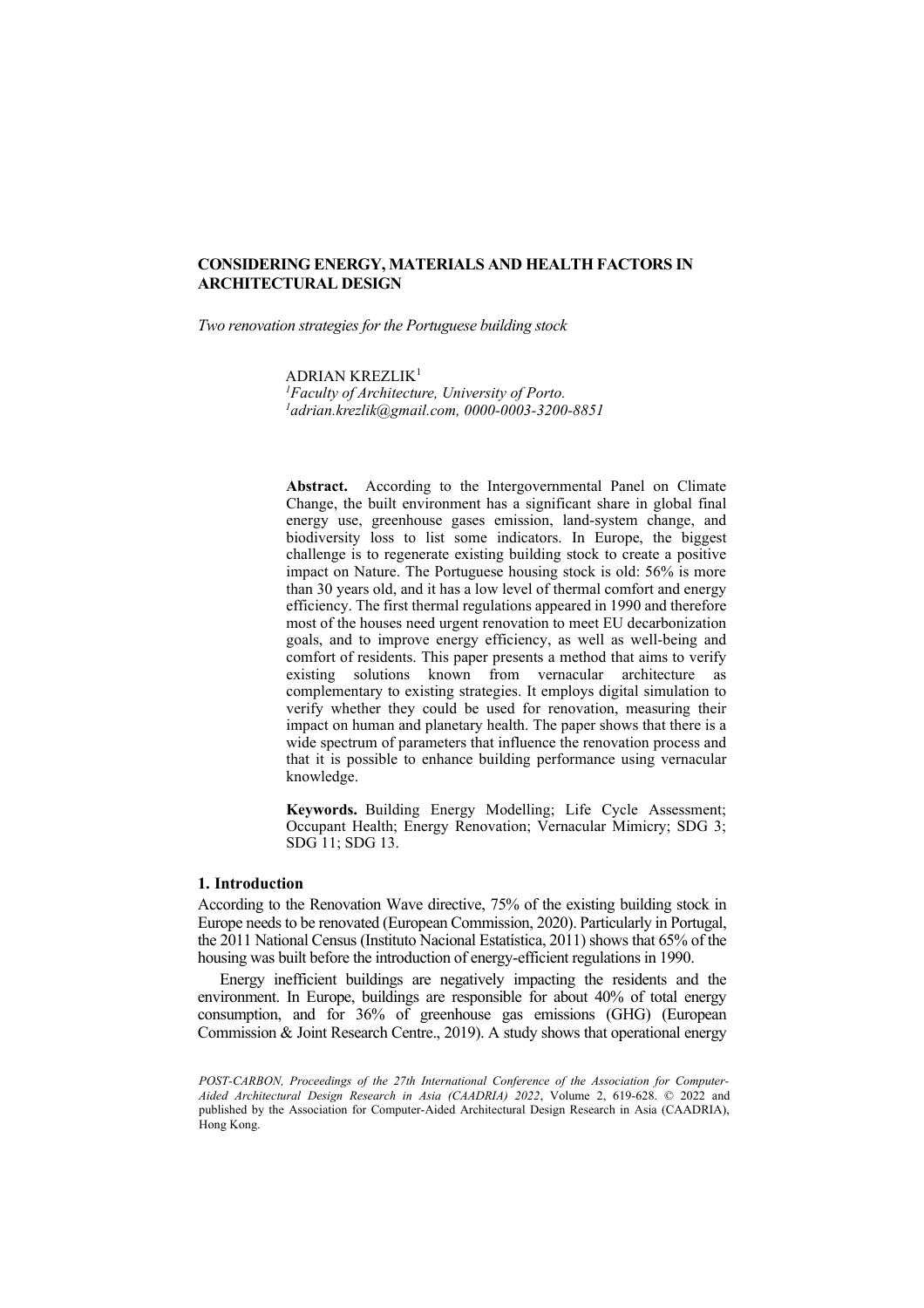consumption in buildings can be reduced by 50% with the adoption of energyefficiency methods (Magalhães et al., 2016). New buildings must meet the Energy Performance of Building Directive, therefore new buildings' negative impact on the environment in the operational phase must be significantly lower. This essentially means that to cut the GHG emission by 55%, renovation actions must be prioritised.

Today, in Portugal, research on renovation focuses mostly on engineering solutions (Almeida et al., 2014), (Sousa et al., 2013) and (Bragança et al., 2007), typically adding an HVAC system, placing insulation or changing windows. The same approach is taken by the National Agency for Energy in its recommendations (ADENE, 2016). Similarly, ´part 13´ of the Recovery and Resilience Plan covers energy efficiency and focuses on engineering and material solutions. Simultaneously, there is a wide range of bioclimatic solutions present in vernacular architecture in Portugal (Fernandes, 2020), that in the last decades have been neglected.

Europeans spend almost 90% of their time in interior spaces (European Commission, 2002), therefore it is important to evaluate the impact of architecture on health. Comfort is an immediate expression of the human body condition and is related to health (Ortiz et al., 2017). In the study, thermal and visual comfort will be used as metrics of health.

In this context, the current paper wants to evaluate renovation strategies from the context of energy, materials and health for Portuguese housing. With that goal, it presents a study exploring the concept of patterns, first presented in the book 'A pattern language: towns, buildings, construction' (Alexander, 1977) that connected geometrical features of architectural components with human cognition, behaviour, and relationships

The paper also looks to contribute to the local discussion on the opportunities connected to regional solutions to enhance energy efficiency and resident comfort. The study simulates the impact of a vernacular pattern following the notions of the Age of



*Figure 1 Workflow*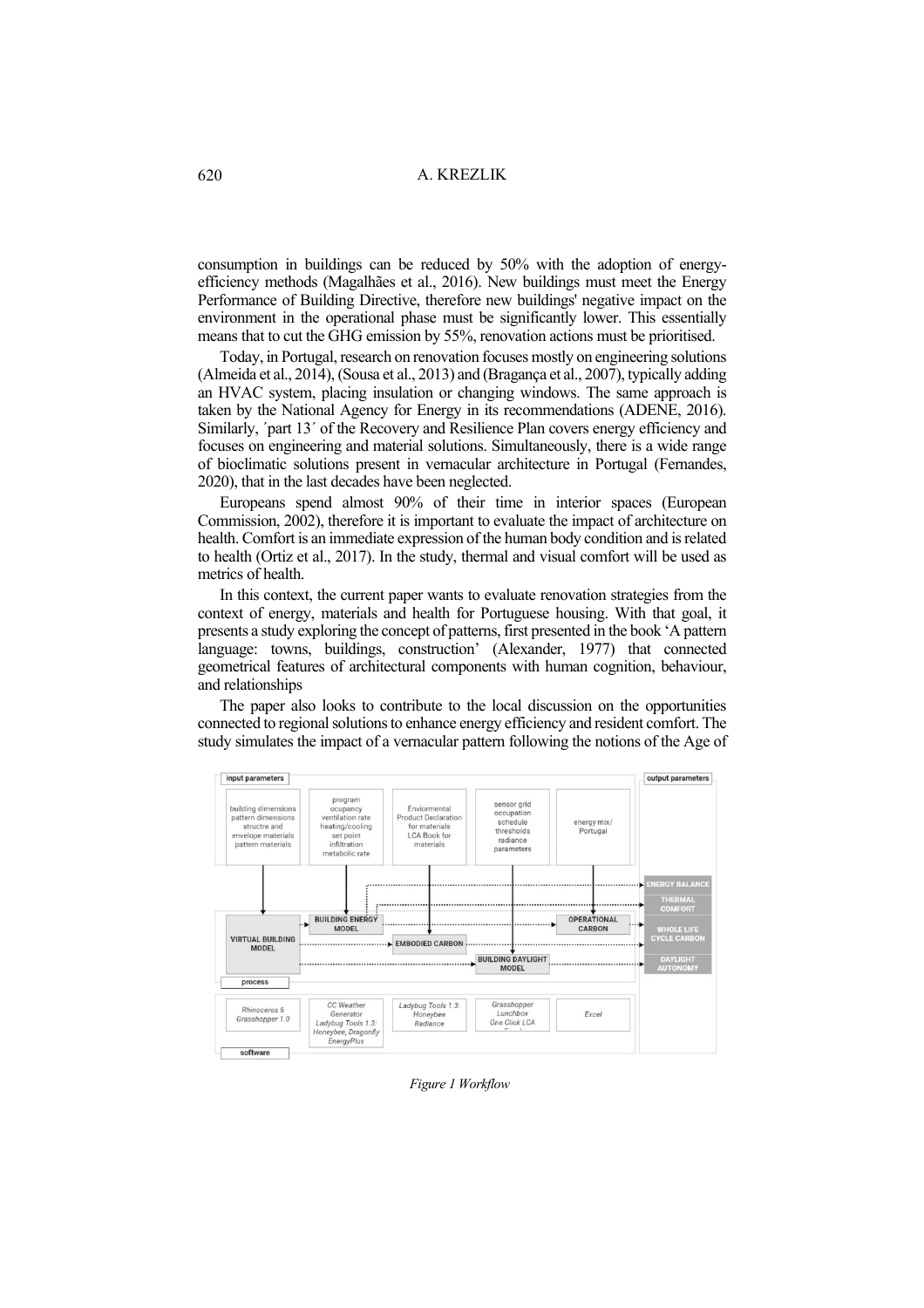Data, not the rule of thumb which has been done multiple times before (Moholy-Nagy, 1957). This article is an answer to Susane Roaf's studies (Roaf, 2020) on traditional architecture in Yazd and her suggestion to review solutions because they might not be accurate.

# **2. Methodology**

# 2.1. WORKFLOW

The study is organised in two parts: (1) research and selection of patterns, and (2) analysis of the impact of the selected pattern on the environment and resident comfort, as per 'Figure 1'. The research of patterns is conducted through a literature review and on-site observation of vernacular patterns in Portugal and northern Spain.



*Figure 2 Balcony in Távira (Portugal) Figure 3 Balcony in Vitoria (Spain)*



# 2.2. SELECTING THE PATTERN

Among multiple vernacular solutions that could be listed in traditional architecture in the selected region is a balcony. A survey of popular architecture in Portugal run in the 1950s has already observed balconies across the north as a pattern to protect from the summer heat (open) or cold (glazed) in the winter (SNA, 1961). So far there has been no comprehensive study measuring the impact of a balcony on the environment and resident comfort (Huang  $&$  Liu, 2020) In the scope of this study, two types of balconies (Figure 2, 3) are examined:

- Open, protected with a balustrade, of three different depths (1.0m, 2.0m, 3.0m)
- Closed/Operable, of three different depths (1.0m, 2.0m, 3.0m)



*Figure 4 Renovation options: open balcony (left), closed balcony (right)*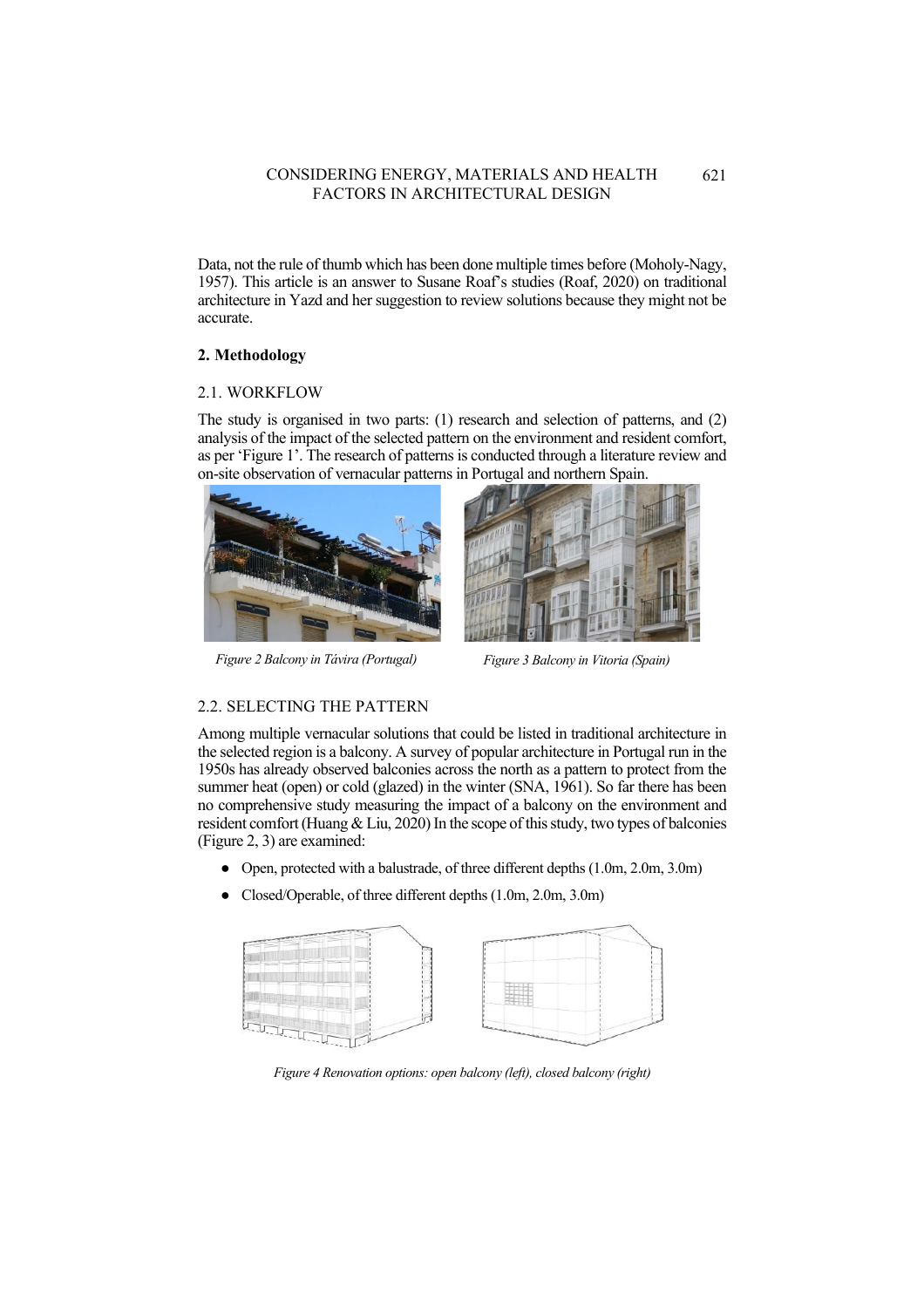# 2.3. SELECTING AND MODELLING THE VIRTUAL BUILDING

Each balcony will be an addition to the Virtual Building (VB). A Virtual Building is a digital 3D model of a building based on a typical housing building in Porto from the fifties and sixties (Ramos et al., 2009).

The Virtual Building is a 4 storey collective housing, with four apartments on each floor (Figure 4). Each apartment is divided into 4 or 5 rooms, two of which were selected: South facing Room [SR] and North facing Room [NR], with Window-to-Wall Ratios of 0.2 (south) and 0.3 (north).



*Figure 5 Typical floor plan*

In the modelling phase of the Virtual Building, the author used typical materials of the 1950s and 1960s which can be listed as:

- columns and slabs: reinforced concrete,
- envelope an (uninsulated) cavity brick wall (U-value= $2.08$  W/m2K) of 27.5 cm,
- single glazed windows  $(3.50 \text{ W/m2K})$ ,
- concrete roof (uninsulated) with bituminous waterproofing (1.10 W/m2K).

To renovate, two types of balconies are used with two renovation strategies, as per Table 1: conventional (following typical constructive solutions available in the market)and regenerative (using materials aiming to reduce the environmental impact).

While the open balcony is an addition to the building without requiring demolition works or significant changes to the existing structure, the closed balcony needs the removal of the exterior wall to connect with the additional space.

The material's properties (including embodied carbon) come from One Click LCA database. Table 1 shows the materials used in the simulations and calculations: The data on the embodied carbon used in the study is heterogeneous (e.g. different sources of certificates, different countries) and reflect only the cradle-to-gate part of the life cycle. Also, the difference between the estimated size of structure causes differences lower than 0.005%. Therefore, for a more in-depth, detailed structural study is needed, which includes sizing.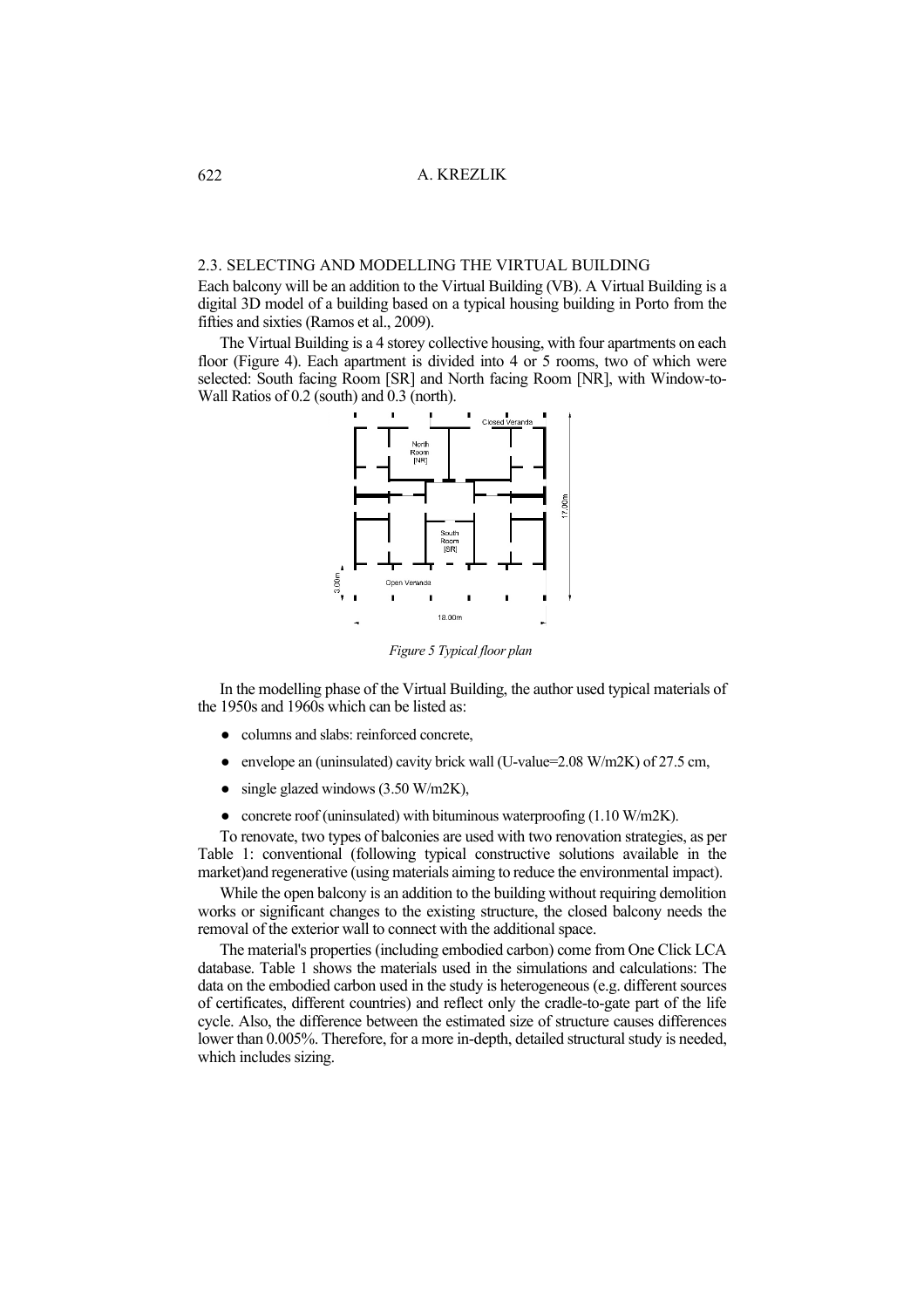|                   | open balcony            |                    | closed balcony |               |
|-------------------|-------------------------|--------------------|----------------|---------------|
|                   | Conventional (C)        | Regenerative $(R)$ | Conventional   | Regenerative  |
| Columns, Purlins, | Reinforced              |                    | Reinforced     |               |
| Beams, Slabs      | Concrete                | CLT.               | Concrete       | <b>CLT</b>    |
| <b>Balustrade</b> | <b>Galvanised Steel</b> | CLT.               | no balustrade  | no balustrade |
| <b>Windows</b>    | no windows              | no windows         | Aluminium      | Wooden        |

*Figure 6 Materials used for building components*

#### 2.4. SETTING UP THE ENERGY MODEL

To simulate the operation of the VB, a Building Energy Model is created and parametrized in Ladybug and Honeybee plugins (connected to EnergyPlus) for Grasshopper for Rhinoceros 6 (Figure 01). To simulate the observed climate, data from the closest weather station (PORTO 85450) are used. To generate future climate scenarios, based on the Intergovernmental Panel on Climate Change Third Assessment Report model, the CCWorldWeatherGen (Jentsch et al., 2013) tool is used It is a climate data morpher developed by the University of Southampton. For the existing building, further parameters were defined to reflect the local conditions, namely:

- energy zones are considered as conditioned,
- typical occupancy schedule for Portugal (Barbosa et al., 2016),
- no central heating or cooling system, mechanical ventilation (Vilhena et al., 2013),
- $\bullet$  a typical gas unit heater, with the setpoint at 15°C,
- high infiltration rate: 0.004m3/s/m2 (due to the age of the VB),
- a series of metabolic rates and clothing level for different kind of activities in domestic space (American Society of Heating, 1992),

For the closed balcony, all parameters are kept and a lower infiltration rate is used (0.002m3/s/m2) due to the placement of a new exterior, sealed facade system.

### 2.5. SETTING UP THE DAYLIGHT MODEL

To simulate visual comfort, a Daylight Model is created and parametrized in Ladybug and Honeybee plugins (connected to Radiance) for Grasshopper for Rhinoceros 6 (Figure 01). The test plane was generated at a height of 0.7m, with sensors distributed on a grid with unit squares of 0.5m by 0.5m. There are no interior elements (partition walls, furniture, etc.). The Radiance parameters are set up to obtain a mid-quality simulation. The glass' visible transmittance is set to 0.6, and the solar heat gains coefficient to 0.25.

#### 2.6. SIMULATING

To compare the different solutions, 10 simulations for the SR and 10 for the NR were performed for the observed and future climate (2050) for Porto, in total 40 simuations.This article will foucus on the future climate results only. The simulation started with 15°C and the open balcony options. 15°C is selected as a benchmark

623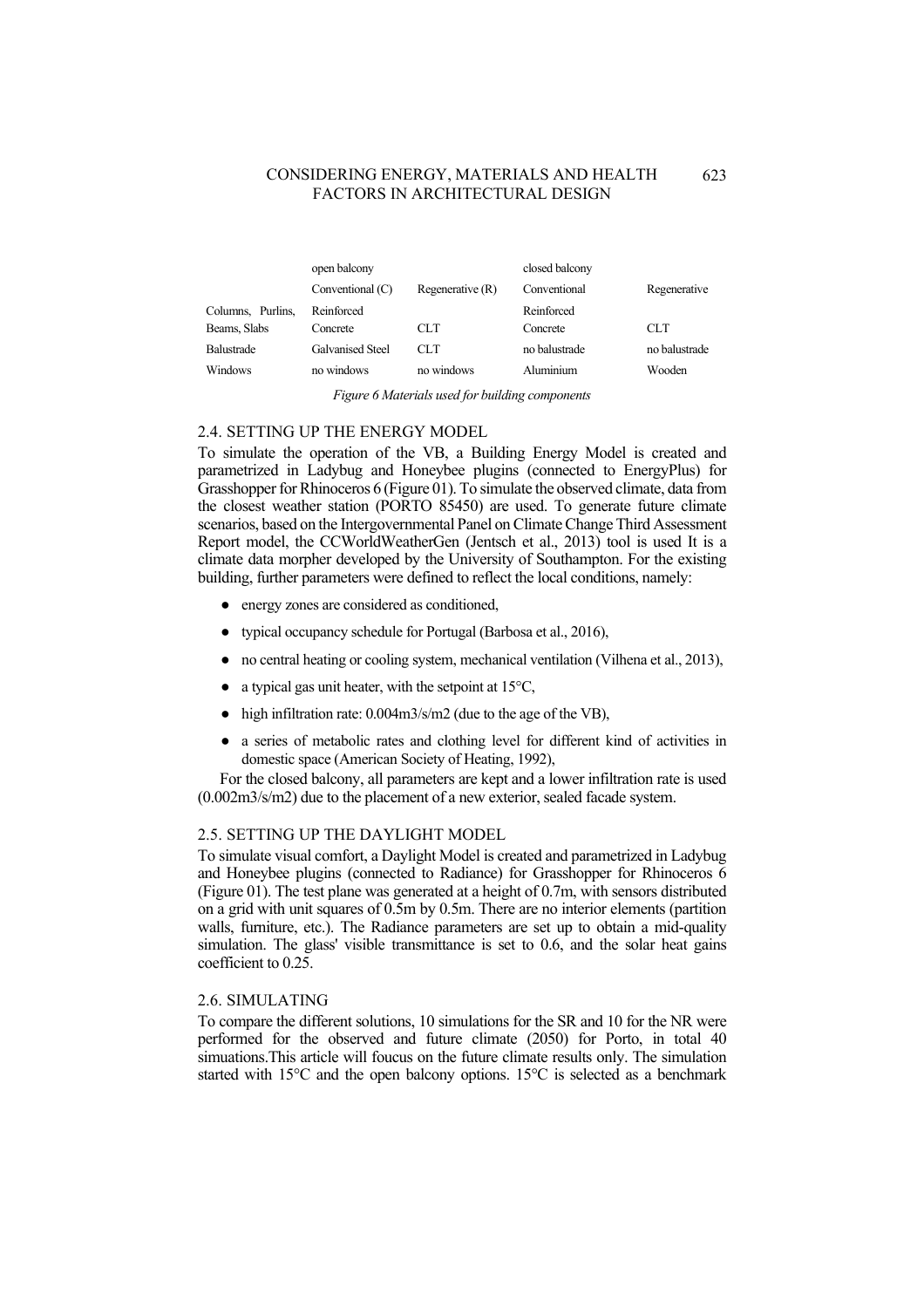temperature, lower than the recommendation of the World Health Organisation (World Health Organization et al., 2018) or Portuguese building code (Presidência da República, 2013), but the prevalent indoor temperature in the north of Portugal (Magalhães et al., 2016).

| Group          | Subtype  | Comfort               |
|----------------|----------|-----------------------|
|                | baseline | $setpt = 15^{\circ}C$ |
| open balcony   | 1.00     | $setpt = 15^{\circ}C$ |
|                | 2.00     | $setpt = 15^{\circ}C$ |
|                | 3.00     | $setpt = 15^{\circ}C$ |
| closed balcony | 1.00     | $setpt = 15^{\circ}C$ |
|                | 2.00     | $setpt = 15^{\circ}C$ |
|                | 3.00     | $setpt = 15^{\circ}C$ |
| closed balcony | 1.00     | $setpt = 18^{\circ}C$ |
|                | 2.00     | $setpt = 18^{\circ}C$ |
|                | 3.00     | $setpt = 18^{\circ}C$ |
|                |          |                       |

Table 1. Options legend

# 2.7. MEASURING THE IMPACT

This study compares a conventional with a regenerative strategy, measuring Global Warming Potential (GWP), an indicator of GHG emissions, in the life cycle of the VB following the standard ISO 14040:2006 in the perspective of 30 years considering climate change according to the IPCC scenario A2 (IPCC, 2021: Climate Change 2021). The carbon life cycle assessment includes material embodied carbon. In this study, residents' comfort is based on two elements: thermal comfort and daylight availability. Other aspects of daylight, such as glare or view out, were omitted to simplify the model. The following indicators are used to evaluate each solution:

- Embodied Carbon, EC [kg CO2 equiv/m2];
- Operational Energy, OE (heating) [kWh/year/m2], to calculate GHG emissions and to understand the impact of Solar Energy Gains on thermal comfort;
- Operational Energy, OEl (lighting) [kWh/year/m2], to calculate GHG emissions and to understand the impact of daylight on visual comfort;
- Solar Gains, SG [kWh/year/m2], heat gained through the solar radiation;
- Operational Carbon, OC [kg CO2 equiv/m2], total GHG emissions related to building operation, calculated as a product of total Operational Energy and carbon intensity of the energy sources;
- Carbon LCA [kg CO2 equiv/m2], total carbon, a sum of EC and OC;
- Thermal Comfort [%],hours that residents are comfortable;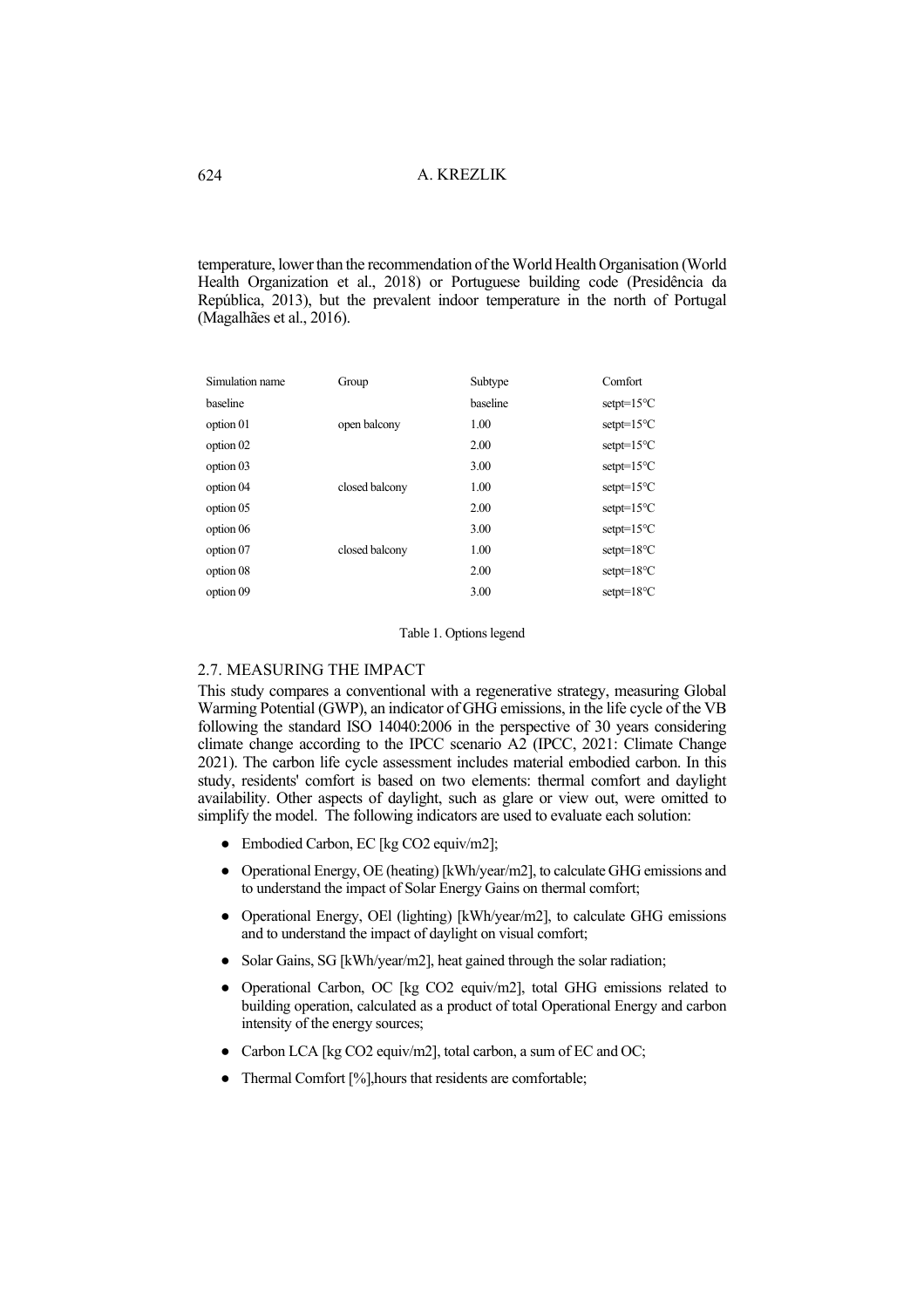Spatial Daylight Autonomy, sDA  $[%]$ , time of the year that for a sensor, distributed on a grid 0.5 by 0.5m on the height of 0.7 m, a threshold of 100 is achieved.

# **3. Results**

To summarise the results of renovation of the VB with an open balcony for both the SR and the NR it is observed that:

- it decreases residents' (thermal and visual) indoor comfort and therefore is likely to have negative impact on their health,
- it brings extra Outdoor Domestic Space that could be comfortably occupied for 69% of the year (according to the simulation of the Universal Climate Thermal Index) with a good quality of visual comfort,
- the sDA is reduced significantly, meaning that there is not enough daylight to perform everyday activities, lack of daylight influences human health too [\[41\],](https://www.zotero.org/google-docs/?IqxM8X)
- $\bullet$  indoor temperature is below the level proposed by the WHO (18 $^{\circ}$ C),
- the environmental cost of this solution is quite large, the Carbon LCA increases by at least 30% compared with no intervention,
- the negative impact on the thermal comfort is noticeable especially while comparing the SR and the NR, the open balcony blocks longwave radiation and does not allow to capture heat,

|            | Total<br>Operational<br>Energy<br>(heating) | Solar<br>Annual<br>Gain | Spatial<br>Daylight<br>Autonomy | Thermal<br>Comfort | Total<br>Carbon |
|------------|---------------------------------------------|-------------------------|---------------------------------|--------------------|-----------------|
| South Room | 15% to $26%$                                | $-11\%$ to $-49\%$      | $-21\%$ to $-70\%$              | $-18\%$ to $-22\%$ | $47\%$ to 65%   |
| North Room | $0\%$ to $+4\%$                             | $-60\%$ to $-79\%$      | $-30\%$ to $-60\%$              | $-1\%$ to $-4\%$   | 31% to 100%     |

Table 2. Open balcony: rooms performance in different categories in comparison to the baseline (current state).

The closed balcony brings significantly better results. First of all it reduces energy consumption, brings more daylight, and increases thermal comfort. However, the interventions in the building come with a significant carbon cost (Table 4). The Total Carbon of the NR is significantly higher than the SR. After analysing data of simulation one can observe that:

- $\bullet$  to achieve 15°C in the wintertime (like in Table 4), which is not considered comfortable, but common in north Portugal, at least 1.61E+02 kg CO2 equiv/m2 is needed,
- additionaly to achieve  $18^{\circ}$ C in the wintertime, carbon expenses are almost tripled. Minimising both embodied carbon and operational carbon is crucial, and thus comfort should be achieved for most of the year without using an HVAC system,

| Total Operational Annual |                     | Spatial Daylight |         |       |
|--------------------------|---------------------|------------------|---------|-------|
| Energy (heating)         | Solar Gain Autonomy |                  | Thermal | Total |

625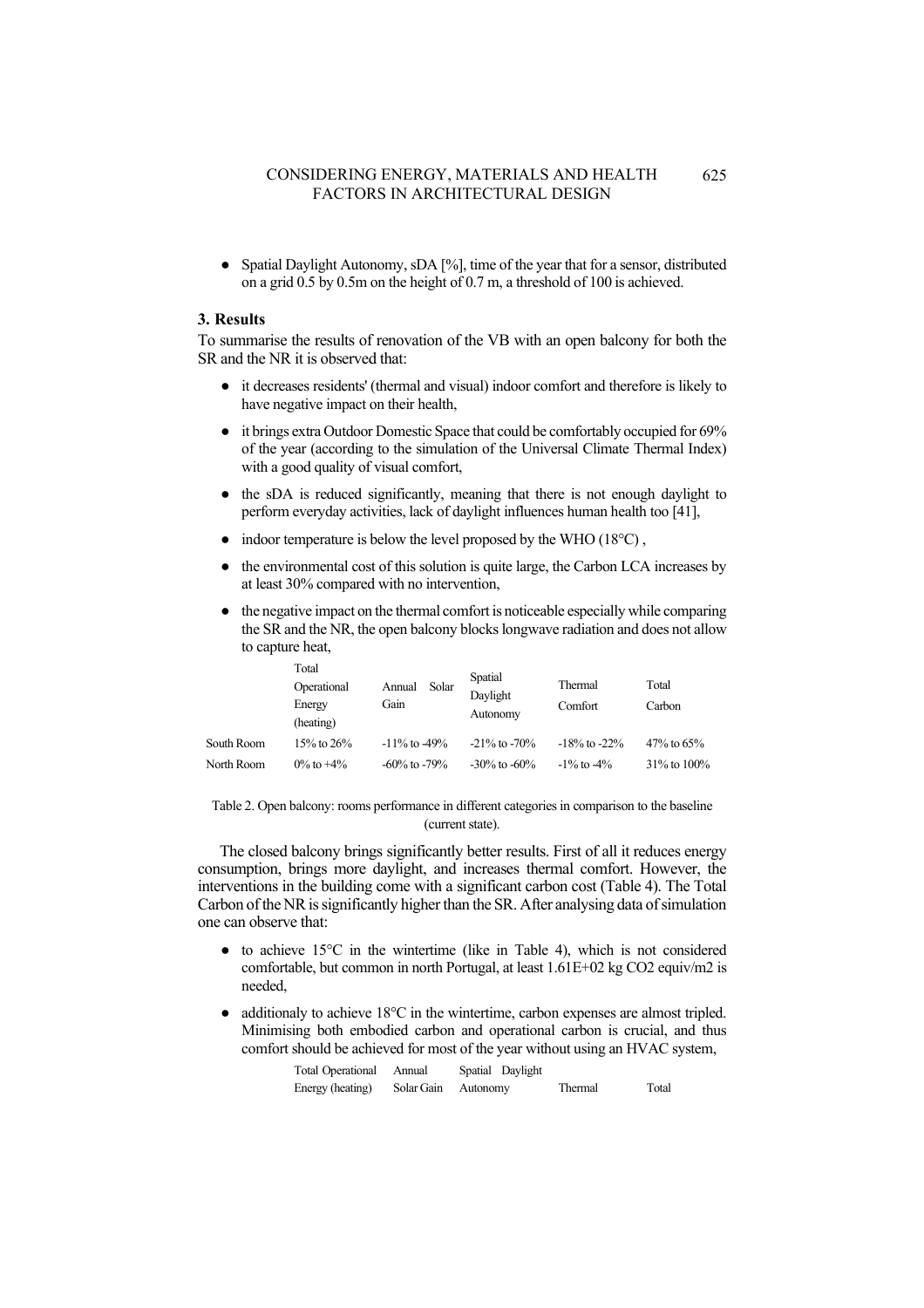|            |                    |        |       | Comfort        | Carbon            |
|------------|--------------------|--------|-------|----------------|-------------------|
| South Room | $-42\%$ to $-11\%$ | 40%    | $4\%$ | $6\%$ to $9\%$ | $31\%$ to 60%     |
| North Room | $-41\%$ to $-27\%$ | $-23%$ | $4\%$ | 11\% to 16\%   | $50\%$ to $138\%$ |

Table 3. Closed balcony: rooms performance in different categories in comparison to the baseline (current state).

While examining the building from the point of the life cycle (Table 5) one can clearly observe that the operational carbon prevails, which aligns with other studies in Portugal (Rossi et al., 2012). It is important to mention that since the space is equipped with a gas heater, and the purpose of this study is to introduce passive solutions, the replacement of a heating system was not considered. Therefore, no energy decarbonization actions were taken into consideration. It opens a door for another research on the renovation expenses in the light of energy decarbonization. It is inevitable to question what type of renovation is actually benefiting users and the enviorment in the perspective of 30 and 50 years.

To ensure the thermal comfort of the residents, an additional study was run to verify how much more carbon would be released as per Table 5. In comparison with the same renovation solution, it is almost 2.5 times more. According to this simulation, Human Comfort (100%) would cost an additional 521 kg CO2 equiv/m2 in the perspective of 30 years. As mentioned before, the renovation calculation includes only cradle-to-gate material impact, which means that the real embodied carbon values are higher. The Operational Carbon is likely to reduce if a better performing heating system is used.

|           | Total           | Total         | Embodied     | Embodied |
|-----------|-----------------|---------------|--------------|----------|
|           | Operational     | Operational   | Carbon       | Carbon   |
|           | Carbon [kWh/m2] | Carbon $[\%]$ | [kWh/m2]     | [%]      |
| baseline  | $3.47E + 02$    | 100.00%       | $0.00E + 00$ | $0.00\%$ |
| option 02 | $4.22E+02$      | 76.02%        | $1.33E + 02$ | 23.98%   |
| option 05 | $2.75E + 02$    | 69.76%        | $1.19E + 02$ | 30.24%   |
| option 08 | $7.96E + 02$    | 86.99%        | $1.19E + 02$ | 13.01%   |
|           |                 |               |              |          |

Table 4. Emboided and operation carbon for selected options.

#### **4. Discussion**

The paper does not conclude in one best solution, as per every multiobjective problem such does not exisit. Looking from the human comfort point of view, renovating with a Closed Balcony and the set point of 18°C on the SR is the best but it brings the highest environmental costs, while the 15°C set point might represent a compromise of lowering human comfort to create less negative environmental impact. Additionally changing the heating system from the gas unit to another will bring significant savings in carbon emission. Considering creation of an extra Outdoor Domestic Space for the North Façade, the Open Balcony might be considered the best option. But, again this renovation favors human comfort over the planetary safety.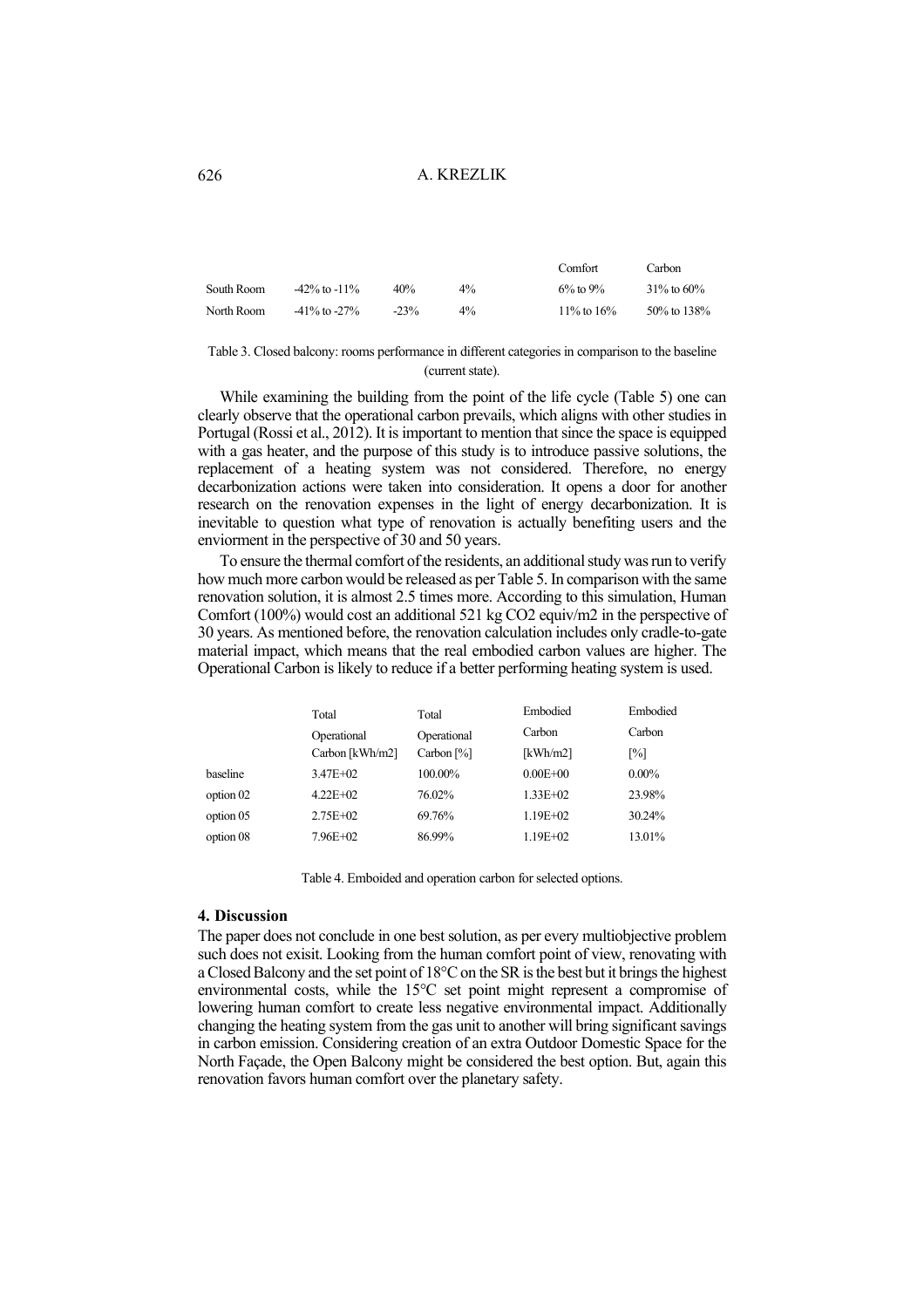The paper does not focus on questioning modern, conventional engineering solutions, it rather looks to complement them with architectural ones and looks for alternatives known from history of architecture. This study opens the author's research to find a robust workflow to verify other vernacular patterns. Future studies would benefit from collaboration with a structural engineer who can propose detailed structural solutions. The workflow is thought to be universal and possible to test, in different locations, elements such as climate (past, current and future), material availability and modus vivendi, as they are input parameters that need to be reviewed every time.

From the planetary crisis point of view, the article follows the carbon tunnel. It is focused only on one of the aspects of the earth systems; other dimensions, like Acidification Potential, that could be found in the Environment Product Declaration were not considered. It follows European policies for renovation, decarbonisation and energy. There is a research gap to clearly connect other dimensions with the built environment. The database of materials is still limited, as many vernacular materials like straw, woodfibers, and eucalyptus timber do not have EPDs or another type of assessment. This is likely to change with the European Green Deal expressed in the New European Bauhaus initiative.

#### **Acknowledgements**

This research of Adrian Krezlik was supported by the doctoral Grant l Scholarship SFRH/BD/151418 financed by the Portuguese Foundation for Science and Technology under MIT Portugal Program.

# **References**

ADENE. (2016). *10 Soluções de Eficiência Energética.* ADENE.

- Alexander, C., et al. (1977). *A pattern language: Towns, buildings, construction.*
- Almeida, M.et al. (2014). Cost optimality and nZEB target in building renovation of Portuguese residential buildings. *IiSBE Net Zero Built Environment 2014 Symposium*, 231–241.
- American Society of Heating, (1992). *ASHRAE standard thermal environmental conditions for human occupancy.* Atlanta, Ga.: The Society, 1992.
- Barbosa, J. A., Mateus, R., & Bragança, L. (2016). Occupancy Patterns and Building Performance – Developing occupancy patterns for Portuguese residential buildings. *SBE16 Brazil & Portugal.* https://doi.org/10.13140/RG.2.2.27296.58881
- Braganca, L., Almeida, M., & Mateus, R. (2007). Technical improvement of the housing envelopes in Portugal. *COST C16 Improving the Quality of Existing Urban Building Envelopes.* Amsterdam. IOS Press.
- European Commission. (2002). *Indoor air pollution: New EU research reveals higher risks than previously thought European Commission.*
- European Commission. (2020). *Renovation Wave: Fact Sheet.* doi:10.2833/535670
- European Commission, (2019). *Achieving the cost-effective energy transformation of Europe's buildings: Combinations of insulation and heating & cooling technologies renovations: methods and data.* Publications Office. Retrieved from https://data.europa.eu/doi/10.2760/278207
- Fernandes, J. (2020). *Modelling the life cycle performance of Portuguese vernacular buildings: Assessment and contribution for sustainable construction.* University of Minho.